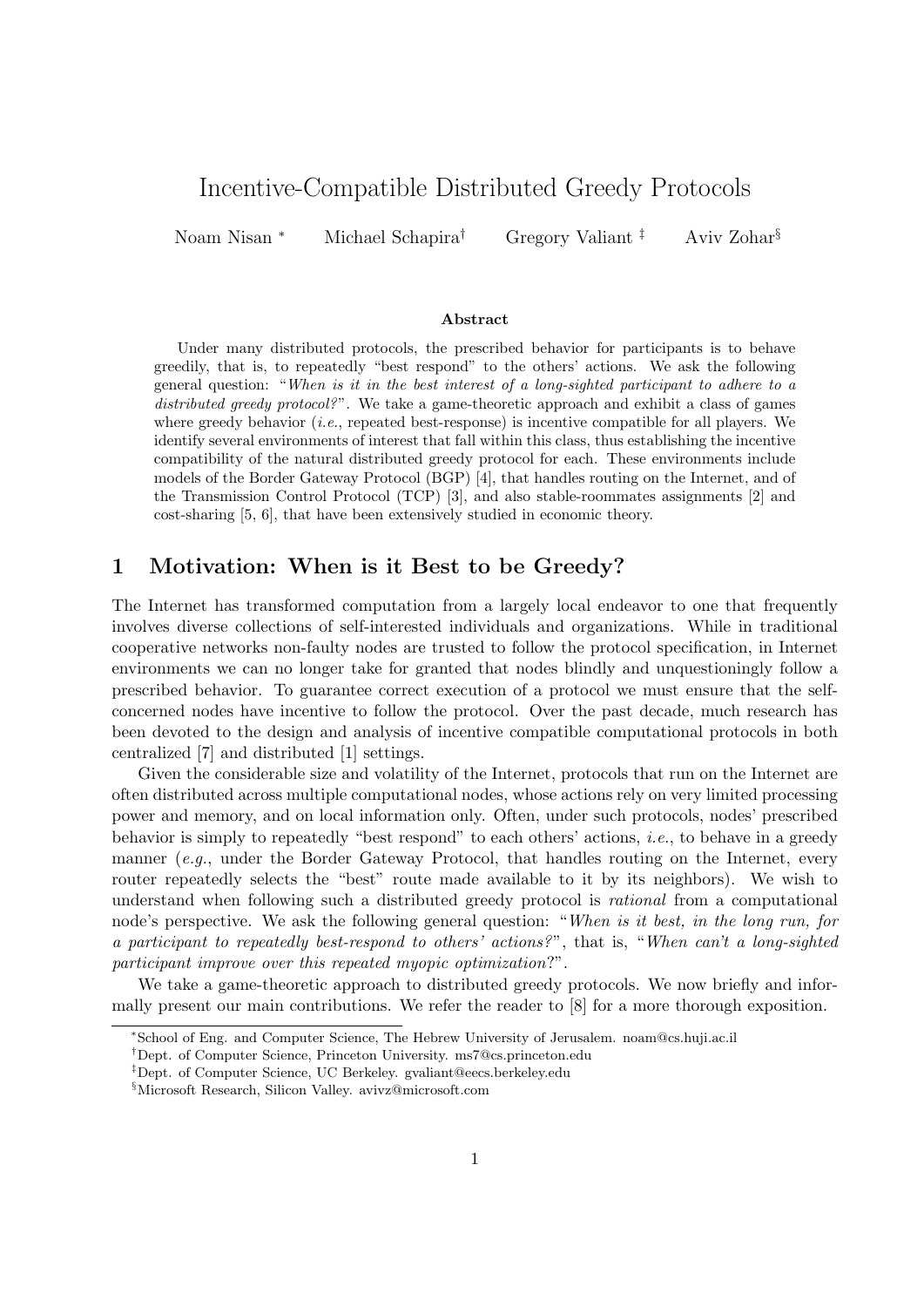#### 2 Our Framework and General Result

Our first contribution is a formal framework for reasoning about incentives for repeated bestresponse. We model the computational nodes as players in a partial-information game and their possible actions as strategies in this game. Each player aims to maximize a private utility function. We consider dynamic interactions where players take turns selecting strategies; at each (discrete) time step, some player (possibly more than one) selects and announces a strategy. The prescribed behavior for every player is to repeatedly choose his best-response (given his private utility function) to the most recently announced strategies of the others. We point out that there is nothing preventing a player from not following the prescribed behavior and from selecting strategies based on more complex computation that takes into account the entire history of interaction.

Intuitively, repeated best-response is incentive-compatible if, when all other players are repeatedly best-responding, a player has incentive to do the same, that is, no player can gain from unilaterally deviating from repeated best-response. In distributed protocol contexts, this translates to the desideratum that as long as other computational nodes execute the protocol, the best course of action for a node be to also adhere to the protocol. Defining incentive compatibility in our setting involves many intricacies. We opt to focus on a very general notion of incentive compatibility that, we believe, captures essentially any variant that the reader may desire.

Our main results are identifying a class of games for which repeated best-response is incentive compatible, and exhibiting several interesting environments that fall within this class. We formally present our class of games in [8]. Here, we settle for an intuitive exposition of this class of games. Games that belong to our class have the following property. When each player  $i$  considers the game after the other players have already iteratively eliminated "dominated strategies", i.e., strategies that are inferior to other strategies and that can be eliminated regardless of what  $i$  does, he can already tell that he can do no better than the outcome that is reached via repeated best-response.

Our main, and quite easy to prove, general theorem is that in this class of games, for every starting state of the system and every (finite or infinite) order of player activations with "sufficiently many" rounds (where a round is a sequence of consecutive time steps in which each player gets to act at least once), repeated best-response is incentive compatible for every player. This result holds even when players are activated in an asynchronous manner and even when players' strategy announcements can be arbitrarily delayed.

## 3 Applications: Routing, Congestion Control, and More

We prove that each of the four environments below can be formulated as a game that falls within our class of games. Thus, our general result above implies that repeated best-response is incentive compatible in all the contexts below.

Internet routing. The Border Gateway Protocol (BGP) establishes routes between the smaller networks that make up the Internet. We abstract the results in [4] and prove that BGP is incentive compatible in realistic environments.

Congestion control. The Transmission Control Protocol (TCP) handles congestion on the Internet. Building upon [3], that models key aspects of TCP, we consider behavior that is somewhat similar to TCP: increase your attempted transmission rate until encountering congestion, and then decrease the transmission rate. We show that such behavior is in equilibrium, in the sense that no participant has incentive to deviate from it.

Stable-roommates. In this classic setting [2], students must be paired for the purpose of sharing dorm rooms, and each student has a private full order over possible roommates. The objective is